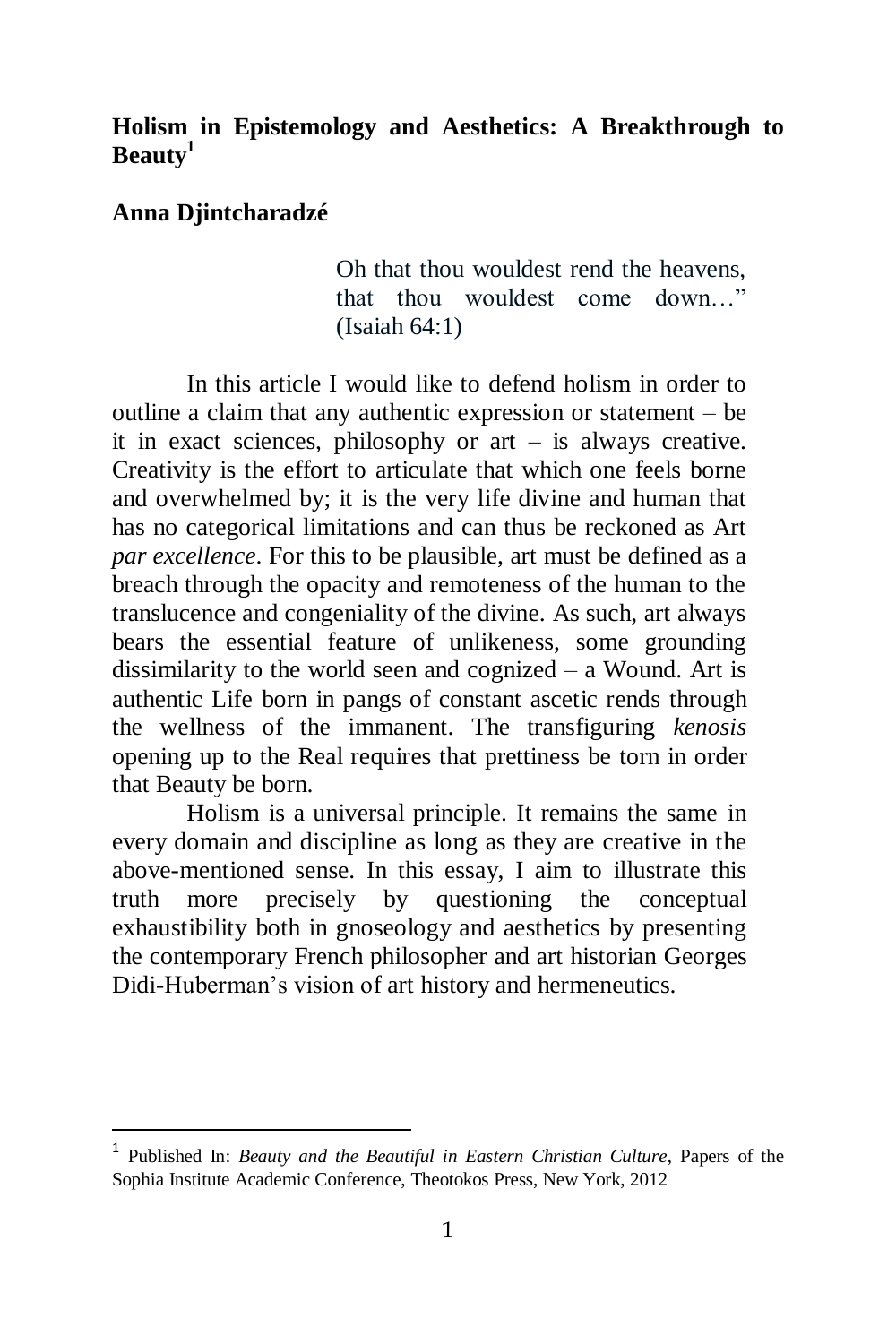### *Didi-Huberman and the Problem of Objectification in Art*

Didi-Huberman insists that it is necessary to go beyond mimetic rationalization in art. His critical approach is founded on questioning, firstly, the "certainty key" encouraged by the Georgio Vasari's iconographic principle of imitation of the visible, and secondly, Erwin Panofsky's iconological principle of imitation of the intelligible.

#### *Vasarian Positivism*

Giorgio Vasari (1511-1574), the Italian painter and first art historian, adopted a vision that makes the death of an object a condition *sine qua non* for its scientific study. Thus, as Huberman argues, Vasari developed what would become a Hegelian position with regard to historicity.<sup>2</sup> One of Hegel's principles is that history can be thought of only with the death of its singular objects. The movement of thesis and antithesis through which the content of Spirit realizes itself requires that every form exhausts itself and dies, so as to reveal its own truth to history.<sup>3</sup>

Huberman quotes from Hegel's *Phenomenology of Spirit* (1807) and *Lectures on Aesthetics* (1835), where the philosopher lapses into hermeneutic analysis of our perception of Greek statues, and asserts that only their visible form remains, while "the works of the Muse now lack the power of the Spirit"<sup>4</sup> so that "the admiration we experience on seeing these statues…is powerless to make us kneel."<sup>5</sup> Huberman concludes that from Hegel's reflections it follows that:

> the idea of a history that has internalized and superseded the world of its object, and thus…the idea

 $\overline{a}$ 

<sup>2</sup> Georges Didi-Huberman, *Confronting Images* (University Park, PA:

Pennsylvania State University Press, 2005), 46.

<sup>3</sup> Didi-Huberman, *Confronting Images,* 47.

<sup>4</sup> Didi-Huberman, *Confronting Images,* 48.

<sup>5</sup> Didi-Huberman, *Confronting Images,* 49.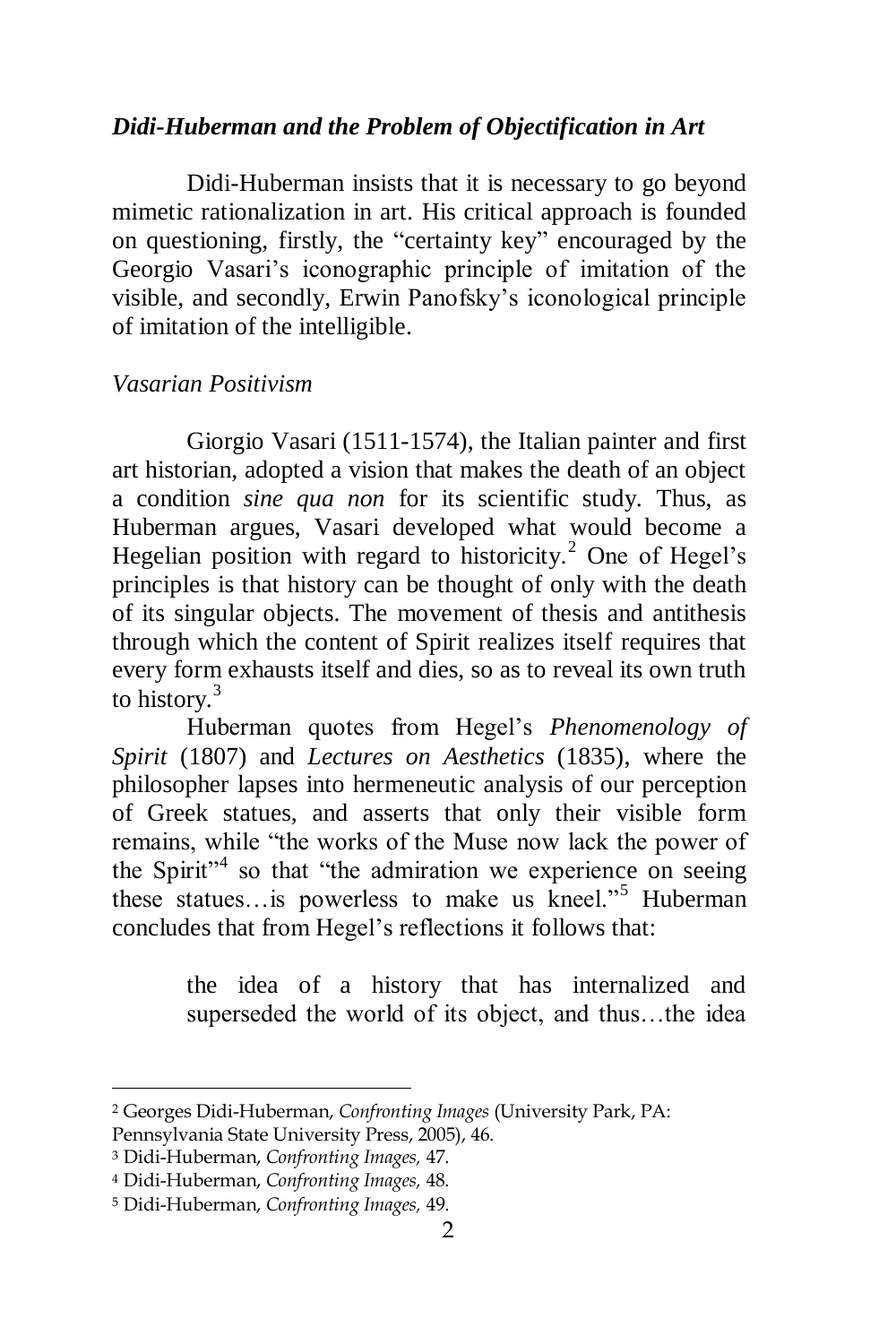that syntheses effected by "self-conscious" historians are "superior" to their past object.<sup>6</sup>

Henceforth, objects are

placed *under their [historians'] gaze*, but deprived of something that we of course no longer want anything to do with: something that has efficiently passed away. Something, however, that made the whole life of these objects, their function and their efficacy: something that in turn placed everyone *under the gaze of the object*…<sup>7</sup> (*italics mine*)

Thus, Huberman asserts that Vasari's Hegelian method has imposed specific goals onto the history of art. Imitation is the main principle of these goals, where every gap must be bridged by concepts and words, and art becomes an *adaequatio* (conformity) between the visible and the intelligible. This naïve realism degenerates into a metaphysical idealism where the dualism of the intelligible and the visible survives, while all knowledge is reduced to a concept. For Huberman, this move amounts to a closure, an elimination of what he calls "the visual" in a work of art – a symptom of what evades conceptualization.

# *Panofsky's Kantian Critique*

Huberman bemoans the fact that the German art historian Erwin Panofsky (1892-1968) critiqued Vasarian positivism by adopting the Kantian premise of pure reason rather than his aesthetic philosophy. If, for Kant, knowledge is confined to concepts and is akin to *mimesis*, the aesthetic idea is fundamentally inadequate to anything conceptual. The aesthetic cannot be determined by anything representational or

<sup>6</sup> Didi-Huberman, *Confronting Images,* 49.

<sup>7</sup> Didi-Huberman, *Confronting Images,* 50.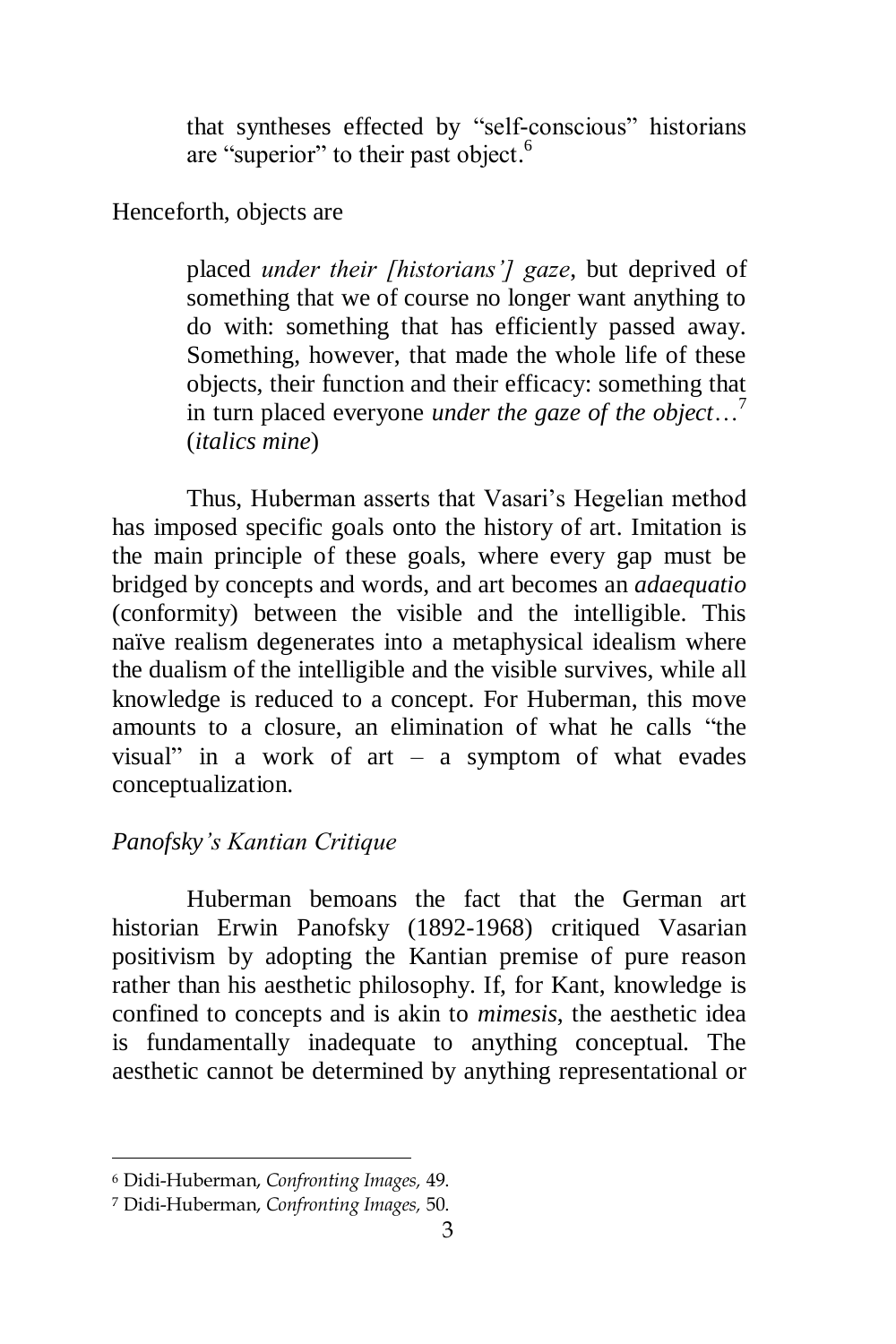imaginative. For Kant, Huberman shows, the genius of art is absolutely estranged from the spirit of mimesis – imitation.

Huberman writes that by applying Kant's epistemology – rather than his aesthetics – to art criticism, Panofsky initiated a switch from positivism to a sort of subjective idealism, from iconography to iconology. The *adaequatio* was henceforth not between the visible and the intelligible, but between the intuited representation and its processing through the transcendental unity of apperception (consciousness). In other words, the relation was no longer between the eye and the world, but between the soul and the world of the eye. Thus, we basically pass from the enslavement by nature to the enslavement by consciousness. Indeed the idea of reflexive consciousness remains central for Panofsky; consciousness, which Huberman claims, "the art historian must revisit constantly, in the humblest as in the noblest operations of his practice."<sup>8</sup>

For Huberman, the problem with the "Kantian Vasari" discovered by Panofsky is that if consciousness creates its own object, there is no space for the unconscious. The Kantian wish is to avoid every possible loss through the synthetic intuition, and so mimesis, that is at the foundation of such a method, doesn't allow any inadequacy between the aesthetic expression and the concept. Imitation of nature becomes imitation of intellect; images are not read, but thought. In both cases, however, we are in the realm of the visible, and there is no space for the visual. According to this model, images are mere renditions of the concept, and representation becomes a means to make two heterogeneous domains – the sensible and the intelligible – converge through transcendental synthesis.

From this, Huberman infers that Kantian metaphysics has endowed art criticism and art history with a certainty that dissolves every mystery in a concept. The image is flattened to fit consciousness that is able to produce nothing but ideas. For Huberman, Panofsky's iconology is a box with mirrored walls where consciousness is trapped; reason is reduced to

<sup>8</sup> Didi-Huberman, *Confronting Images,* 94.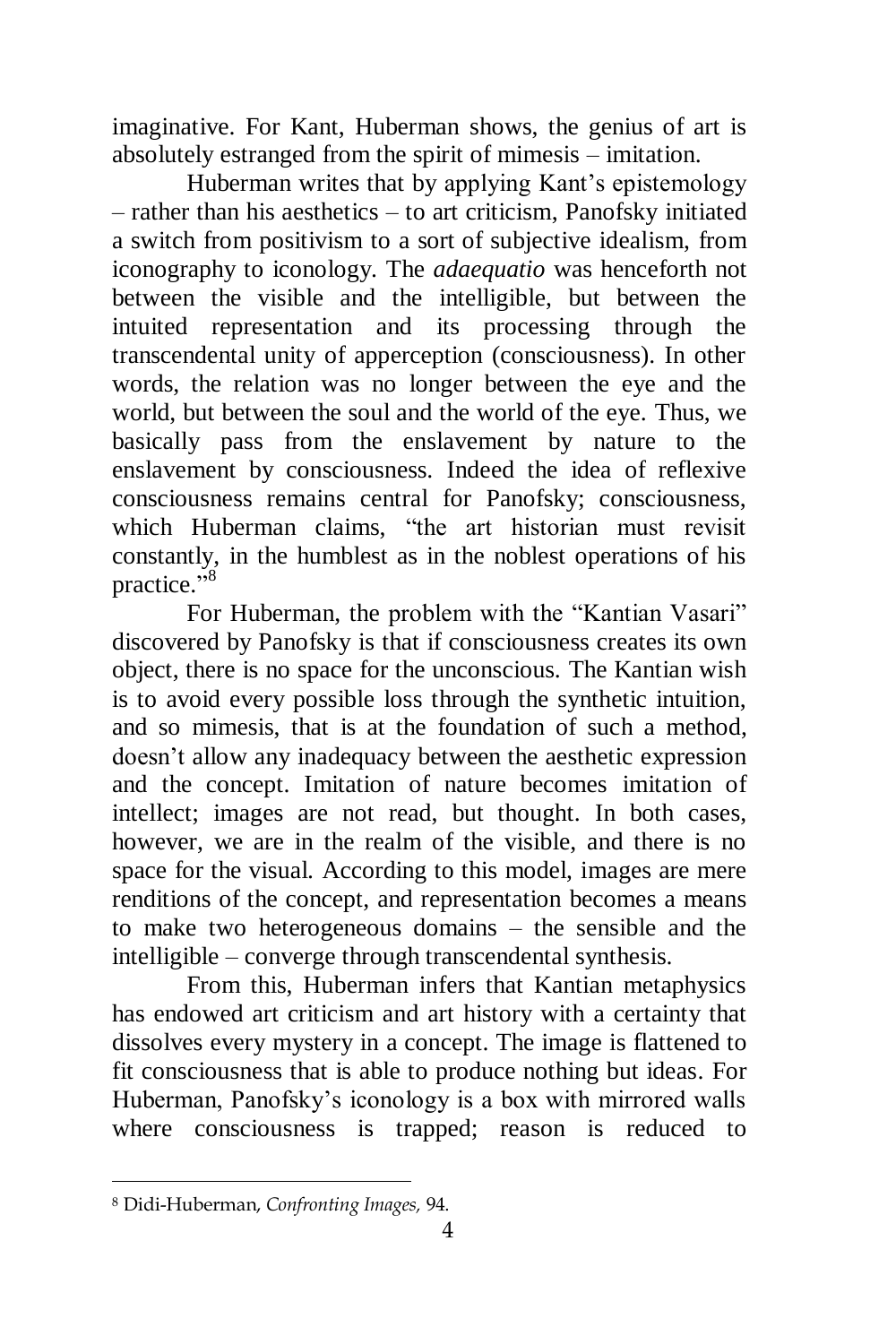positivistic function, all gaps are bridged by logic and truth is reduced to cerebral cognition, with dialectic as the driving mechanism of it all.

## *Didi-Huberman's Solution*

Huberman's challenge was to open the box, look for a crack, and *rend* – tear asunder, split, burst – both the image and the logic. His dialectic moves back and forth between knowledge and ignorance, opening up the visible to the visual. He suggests that the unconscious is not simply that which *should become* conscious, the way Panofsky would wish it to be. It is what *remains symbolized* through disfiguration and dissimilarity.

Huberman differentiates between "representation" and "presentation." The former is the "mimetic signifying" that makes some content visible and legible, the latter is the disfigured symbolizing that delivers a content in an undifferentiated, logically displaced, "cracked" and hence visual way. Huberman appeals to Freud's *The Interpretation of Dreams*:

> It is with the dream and the symptom that Freud smashed the box of representation. And with them that he opened, which is to say rent and liberated, the notion of image. Far from comparing the dream with a painting or a figurative drawing, he insisted on its value as distortion (*Entstellung*) and on the play of logical ruptures by which the "spectacle" of the dream is often breached, as by a perforating rain.<sup>9</sup>

For Huberman, the locus of truth in artistic images is not logical coherence, but paradox, the co-presentation of possibilities that may be mutually exclusive.<sup>10</sup> Does this mean rejection of logic?

<sup>9</sup> Didi-Huberman, *Confronting Images,* 144.

<sup>10</sup> Didi-Huberman, *Confronting Images,* 148.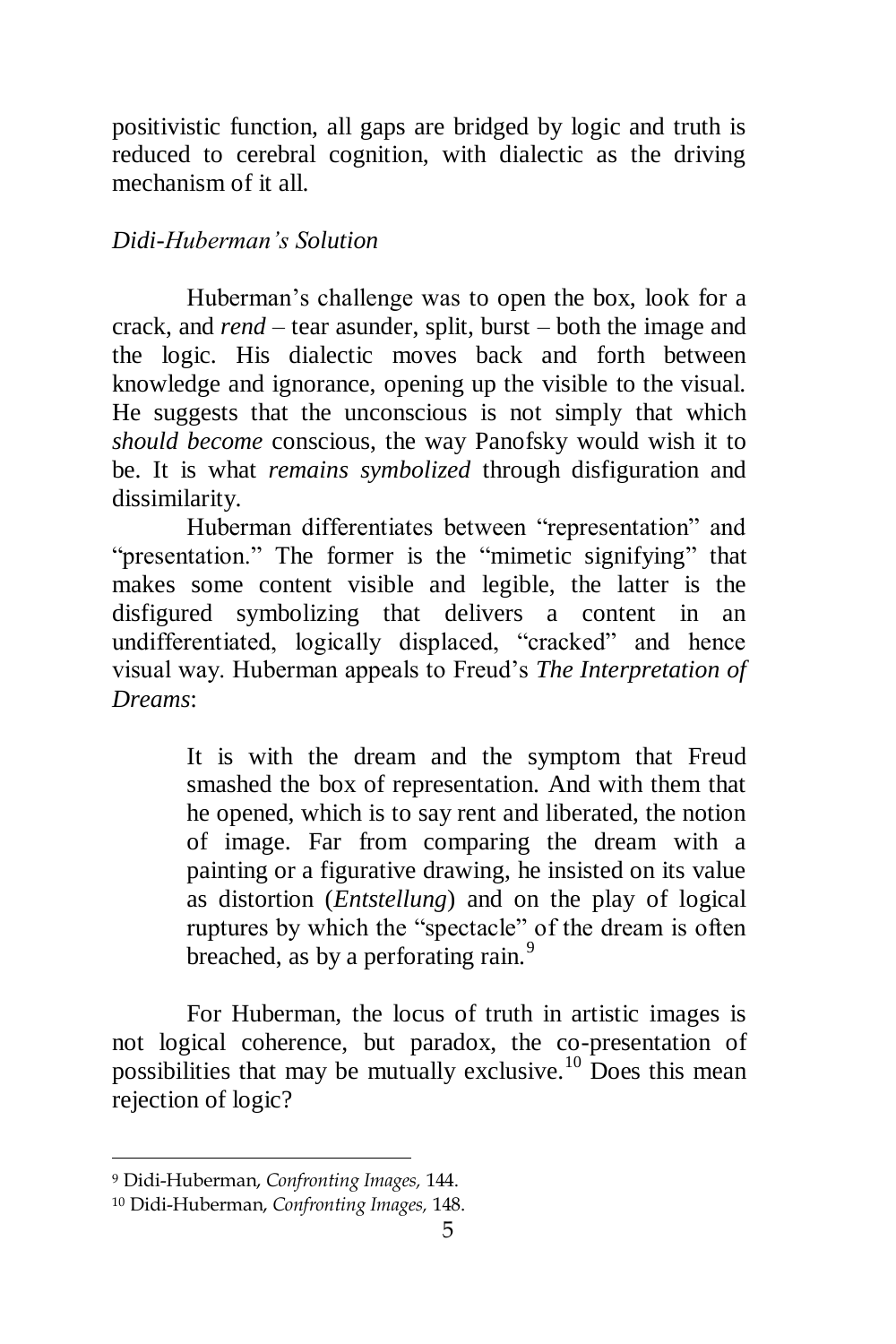What does this mean? That everything eludes us? Not at all. Even a rain of stars has its structure. But the structure we are talking about is open…in the sense that the structure will be rent, breached, ruined at its center as the crucial point of its unfolding. The "world" of images does not reject the world of logic, quite the contrary. But it *plays* with it, which is to say, among other things, that it creates spaces there – spaces from which it draws its power...<sup>11</sup> (*italics in original*)

The visible should be "a transparent means" to let show the opacity of the visual. However:

> It is not a matter of appealing to a poetics of unreason, of the drive-driven, or to an ethics of mute contemplation, or even to an apologia for ignorance before the image. It is just a matter of looking intently at the paradox, the kind of learned ignorance to which images constrain us…..In no case is it a matter of replacing the tyranny of a thesis with that of its antithesis. It's a matter only of proceeding dialectically: of thinking the thesis with its antithesis, the architecture with its flaws, the rule with its transgression, the discourse with its slips of the tongue, the function with its dysfunction…and the fabric with its rend…<sup>12</sup>

For Huberman, the problem is the hermetic, exhaustive character of certainty, whose determinism for perfect clarity leaves no space for the freedom of mystery. In that sense he opposes the art of the religious Middle Ages to the art of the humanistic Renaissance: the former's principle was symptomatic, symbolic, presentational, appealing to the unconscious*,* while the latter was mimetic, sign-like, representational and appealing to the conscious.

<sup>11</sup> Didi-Huberman, *Confronting Images,* 142.

<sup>12</sup> Didi-Huberman, *Confronting Images,* 143-44.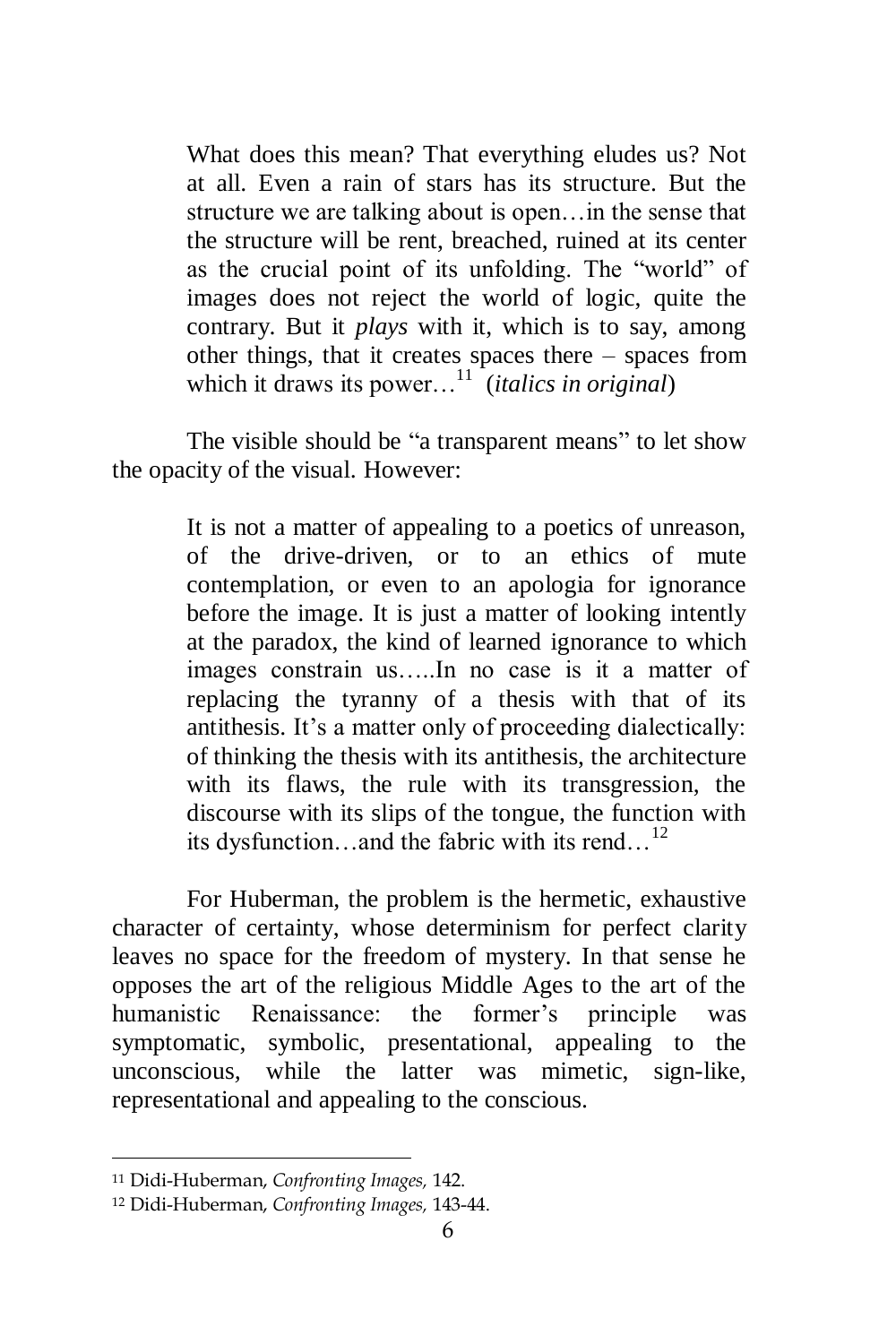Huberman introduces a sharp opposition between the notion of life as expressed by Christian "incarnational" art on one hand and by humanist, immanent art on the other. He sees in the humanist enterprise a wish to kill death by immortalizing "champions of resemblance" – be it in Vasarian "Parnassus of demigods" or simply mimetic art. $^{13}$  For him, the Western art of portraiture became synonymous with the terms "resemblance," "natural" and "living."<sup>14</sup> But at the same time, he claims, imitation always amounts to its opposite, namely to perpetuating death, to making it live.

This perspective, according to Huberman, is the drama that Christianity is there to remedy. Christianity sees that from original sin, man and world are in a state of constitutive dissimilarity to God*.* This unlikeness brings forth death and hence must be rent. Huberman writes,

> And if resemblance, from a Christian point of view, is thinkable only as an immense drama, that is first because through his transgression and the loss of his "being in the image of," Adam did nothing other than *invent death* for us. Not to resemble (God), that's another way of saying: we are all going to die.<sup>15</sup> (*italics mine*)

Thus for Huberman, the challenge of Christianity and Christian art is to put to death this invented death. To do so Christian images must contain a contradictory movement:

> to carry death within them, to proceed to something like a perpetual "putting to death" – a sacrifice, then – to the end of managing religiously the common desire for the death of death…For a foreigner who suddenly discovered the world of western Christian images,…the first astonishment would doubtless go right to this very point: what comfort with regard to death can Christians

<sup>13</sup> Didi-Huberman, *Confronting Images,* 219.

<sup>14</sup> Didi-Huberman, *Confronting Images,* 221.

<sup>15</sup> Didi-Huberman, *Confronting Images,* 219.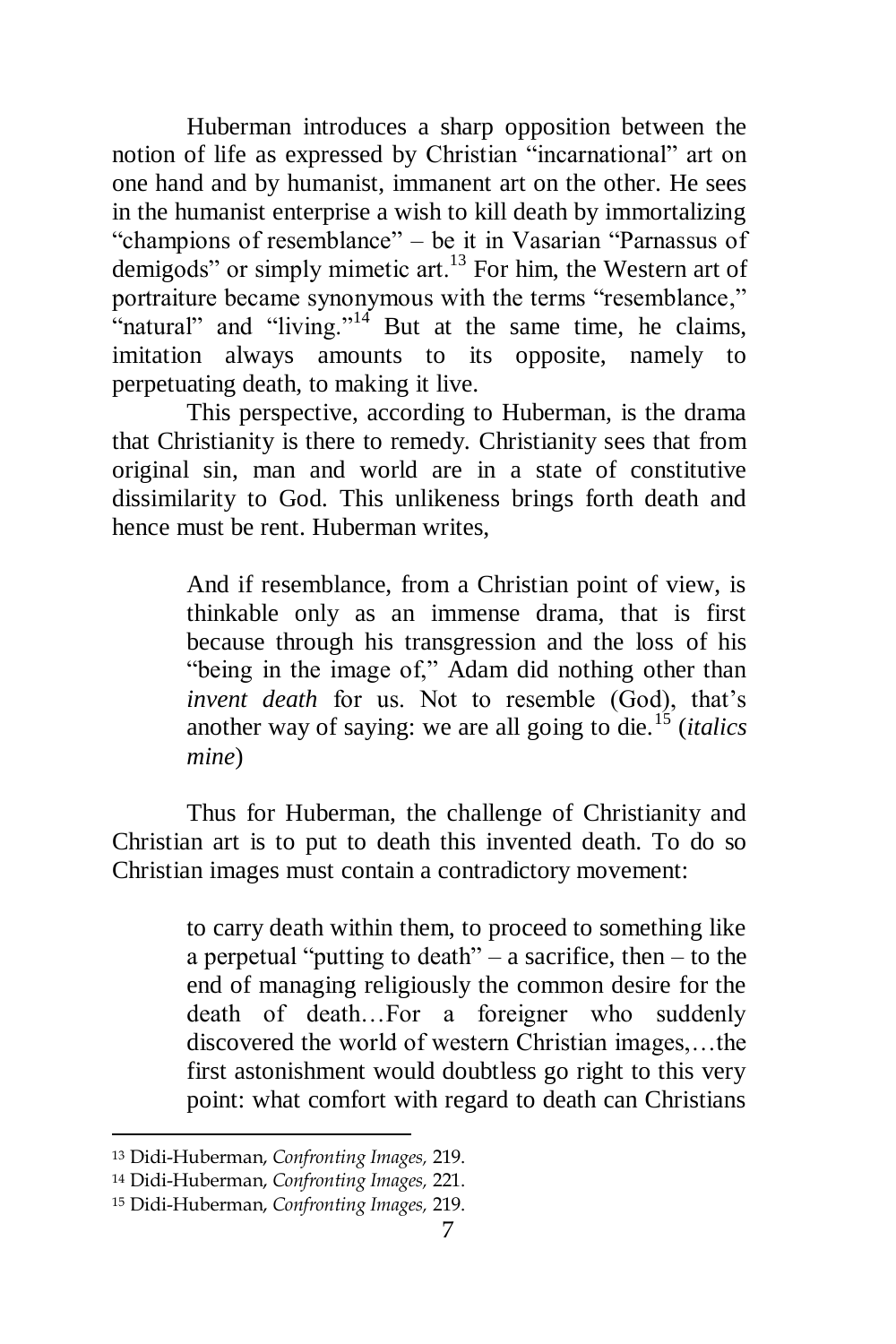have derived from a God perpetually in the image of dying on a  $\csc 2^{16}$ 

Huberman's words follow the paradox that true, authentic resemblance is achieved through revealing, displacing the false resemblance, the actual *dissimilarity*, the "wax casting of nature" that finds itself in a fallen, and hence ugly, state. In order to authentically resemble, it is necessary to become unlike; in order to live, it is necessary to die. To achieve this in art, the artist must:

> *let death insist in the image,* to open the image to the symptom of death. For just as anyone who says "I don't love you" nonetheless pronounces the word of love, so anyone who talks of resurrection lets the work of death insist within him. <sup>17</sup> (*italics mine*)

For Huberman, the Western image is constantly oscillating. It ebbs and flows, it is between ruse and risk, between a dialectical operation and the symptom of being torn, between a figuration always posed and a disfiguration that always interposes. He considers Western images as an interplay of imitation and incarnation. When we see an imitation, we grasp worlds. With imitation, the image is posed before us; it is stable, susceptible of having ever more knowledge drawn from it. It excites our curiosity endlessly through its representational configurations, details and iconological riches. Imitations ask us to go "behind the image" to see whether some key to the enigma might not still be hidden.

But before incarnation, the ground collapses. There exists a place, a rhythm in which the image seeks something like its own collapse. We stand in front of the image as if before a gaping limit, a disintegrating place. Fascination becomes exasperated; it reverses itself. It is like an endless

<sup>16</sup> Didi-Huberman, *Confronting Images,* 220.

<sup>17</sup> Didi-Huberman, *Confronting Images,* 227.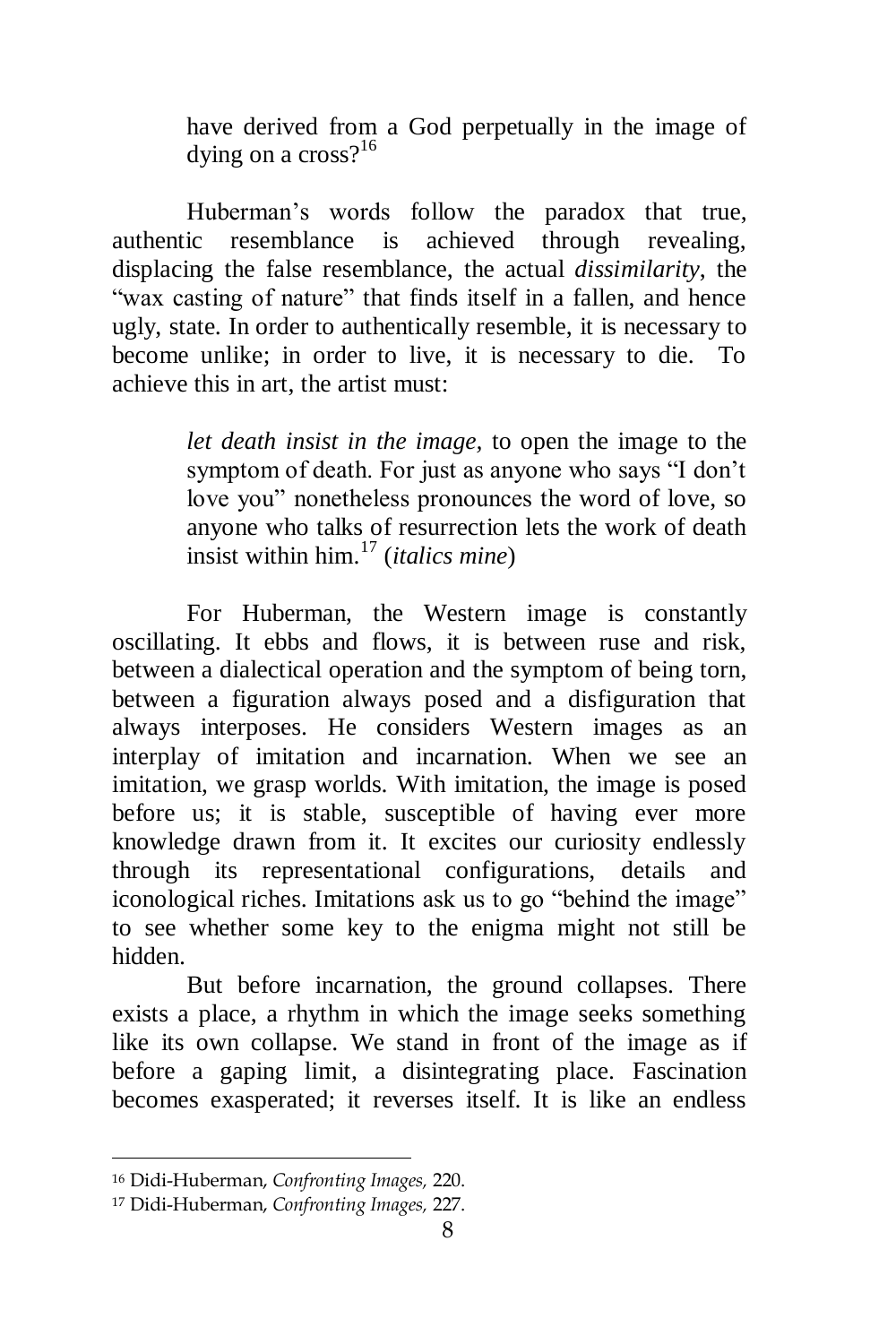movement, alternately virtual and actual; it is powerful. Our frontality before the image is suddenly rent, and this violent splitting away in its turn becomes frontality, one which holds us in suspense, motionless. For an instant we no longer know what to see under the gaze of this image. We see the unintelligible exuberance of a visual event. We are before the image as before an obstacle and its endless hollowing. We are before the image as before a treasure of simplicity, for example a color, and we are there-before….as if facing something that conceals itself.<sup>18</sup>

## But what does the *rend* essentially consist of?

A reading of Huberman inspires us to say that the holistic principle – what accounts for the rend, the tearing asunder, a burst – seems less technical mimesis (that is the necessary an unavoidable product of a creative act), than the attitude of unachieved-ness, unaccomplished-ness, openness of a humble consciousness, the awareness of perpetual relativity and the need of adjustment to the one and unique constant of the universe – the Light divine.

It seems that the holistic principle overarching aesthetics and epistemology consists in the fact that mimetic classicism in aesthetics is no more the locus of Beauty than concepts are the locus of Truth, since the fabric of both the image and of the concept must be open to Beauty and Truth. They must be open to the vision of which they can only thus be manifestations.

The moment of Beauty is a moment of Truth because this is what one glimpses when the clouds of mediation drift apart. The force driving them apart is the freedom of the unachieved, the perpetual élan towards and awareness of the origin, the archetype, the simple, the One. Say it all in a work of art and in a word reflecting a concept, and say nothing, reveal and conceal. Be certain of one's uncertainty, wander and come back, insist and let go, let the uttered live beyond oneself,

 $\overline{\phantom{a}}$ <sup>18</sup> Didi-Huberman, *Confronting Images,* 228.